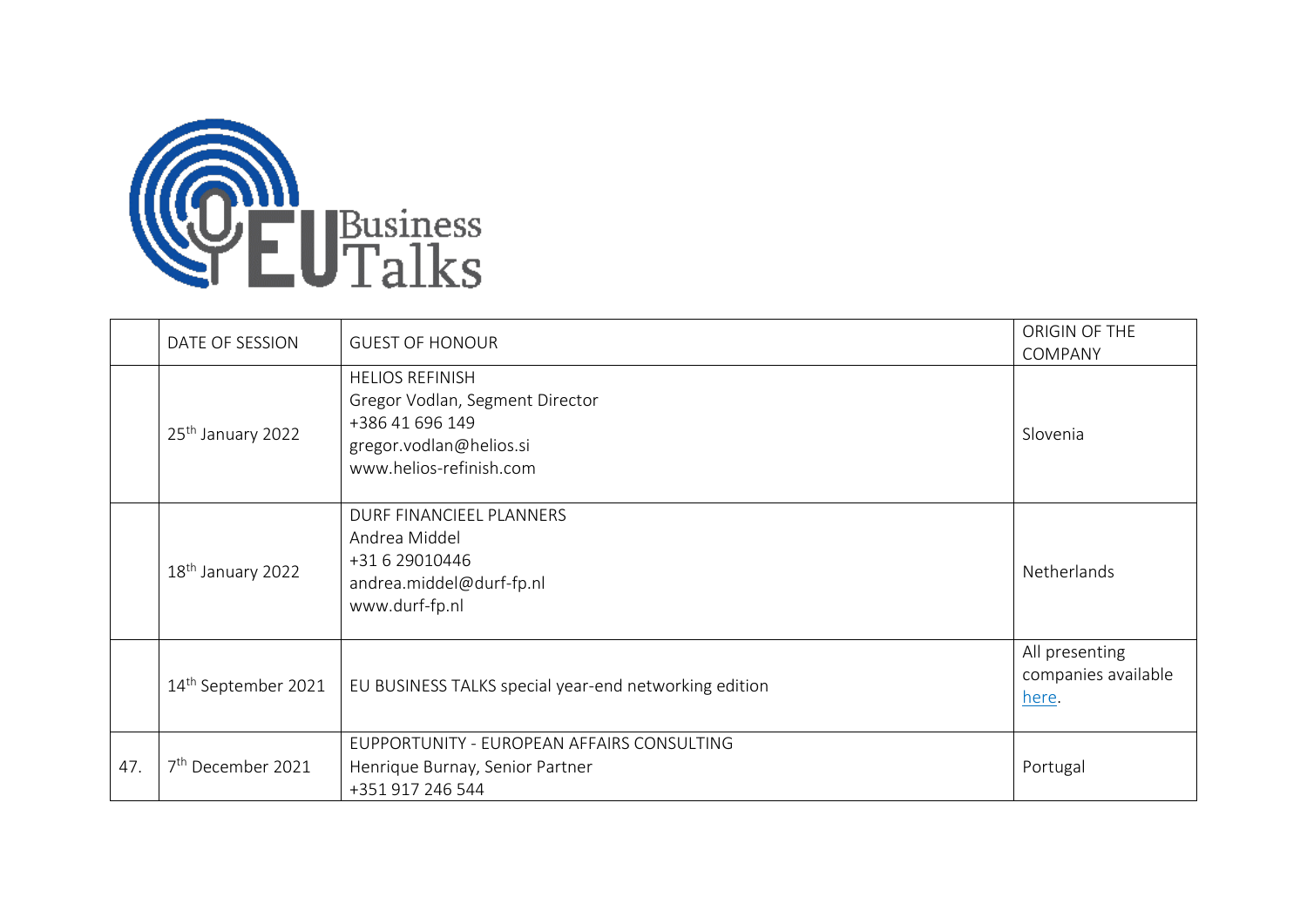|     |                                | hburnay@eupportunity.eu<br>www.eupportunity.eu                                                                                                                    |        |
|-----|--------------------------------|-------------------------------------------------------------------------------------------------------------------------------------------------------------------|--------|
| 46. | 30 <sup>th</sup> November 2021 | <b>SAF TEHNIKA</b><br>Normunds Bergs, Chief Executive Officer<br>+371 67046840<br>normunds.bergs@saftehnika.com<br>www.saftehnika.com<br>www.aranet.com           | Latvia |
| 45. | 23rd November 2021             | POINT 65° N SWEDEN<br>Tomas Öhman, General Manager<br>+46 734 160505<br>tomas@point65.se<br>www.point65.com                                                       | Sweden |
| 44. | 16 <sup>th</sup> November 2021 | <b>GEFCO GROUP</b><br>Bruno Constans, Group Marketing & Innovation Director<br>+33 6 79 08 57 89<br>bruno.constans@gefco.net<br>www.gefco.net                     | France |
| 43. | 9 <sup>th</sup> November 2021  | <b>CHARALAMBIDES CHRISTIS LTD</b><br>Sofia Miltiadou, Commercial General Manager<br>+357 99 686 256<br>smiltiadou@chandch.com<br>www.charalambideschristis.com.cy | Cyprus |
| 42. | 2 <sup>nd</sup> November 2021  | <b>AVIA PRIME GROUP</b><br>Piotr Kaczor, Chief Executive Officer                                                                                                  | Poland |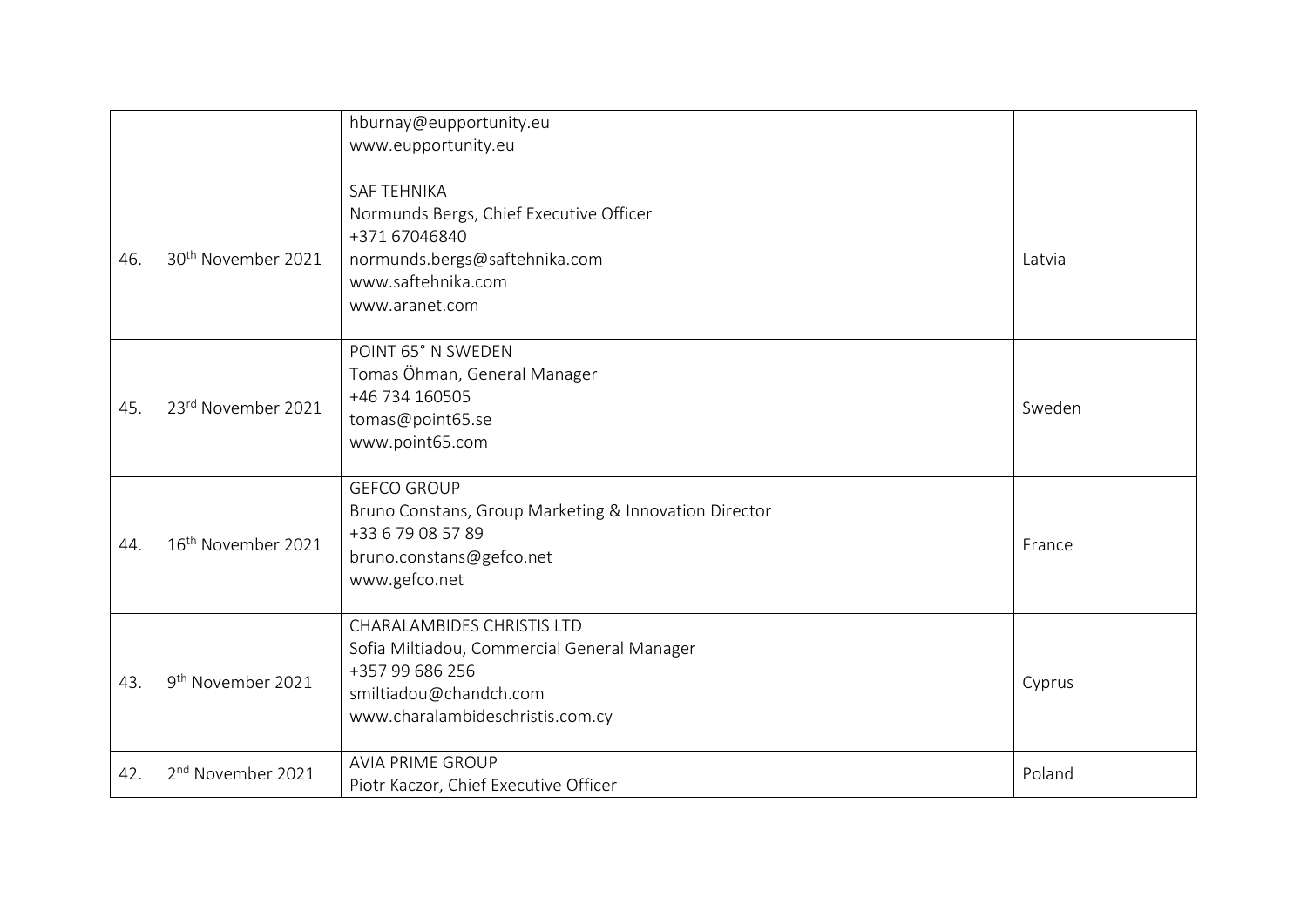|     |                                 | +48 697 003 003<br>piotr.kaczor@aviaprime.eu<br>www.aviaprime.eu                                                                                             |           |
|-----|---------------------------------|--------------------------------------------------------------------------------------------------------------------------------------------------------------|-----------|
| 41. | 26 <sup>th</sup> October 2021   | LINDSKOV COMMUNICATION<br>Lars Lindskov, Chief Executive Officer<br>+45 30 50 19 79<br>lli@lindskov.com<br>www.lindskov.com                                  | Denmark   |
| 40. | 19th October 2021               | <b>NANDO</b><br>Justinas Taruška, Chief Executive Officer<br>+370 650 528 57<br>justinas@nando.lt<br>www.nando.lt                                            | Lithuania |
| 39. | 12 <sup>th</sup> October 2021   | <b>FEMALE FOUNDERS</b><br>Lisa-Marie Fassl, Co-Founder, Chief Executive Officer<br>+43 664 44 51 0 64<br>lisa@female-founders.org<br>www.female-founders.org | Austria   |
| 38. | 5 <sup>th</sup> October 2021    | HALBO MCE PLC.<br>Bódi László MSc, MBA, Chief Executive Officer<br>+36 70 313 7800<br>Skype: L_BODI<br>bl@halbomce.hu<br>www.halbomce.hu                     | Hungary   |
| 37. | 28 <sup>th</sup> September 2021 | IDEA3                                                                                                                                                        | Italy     |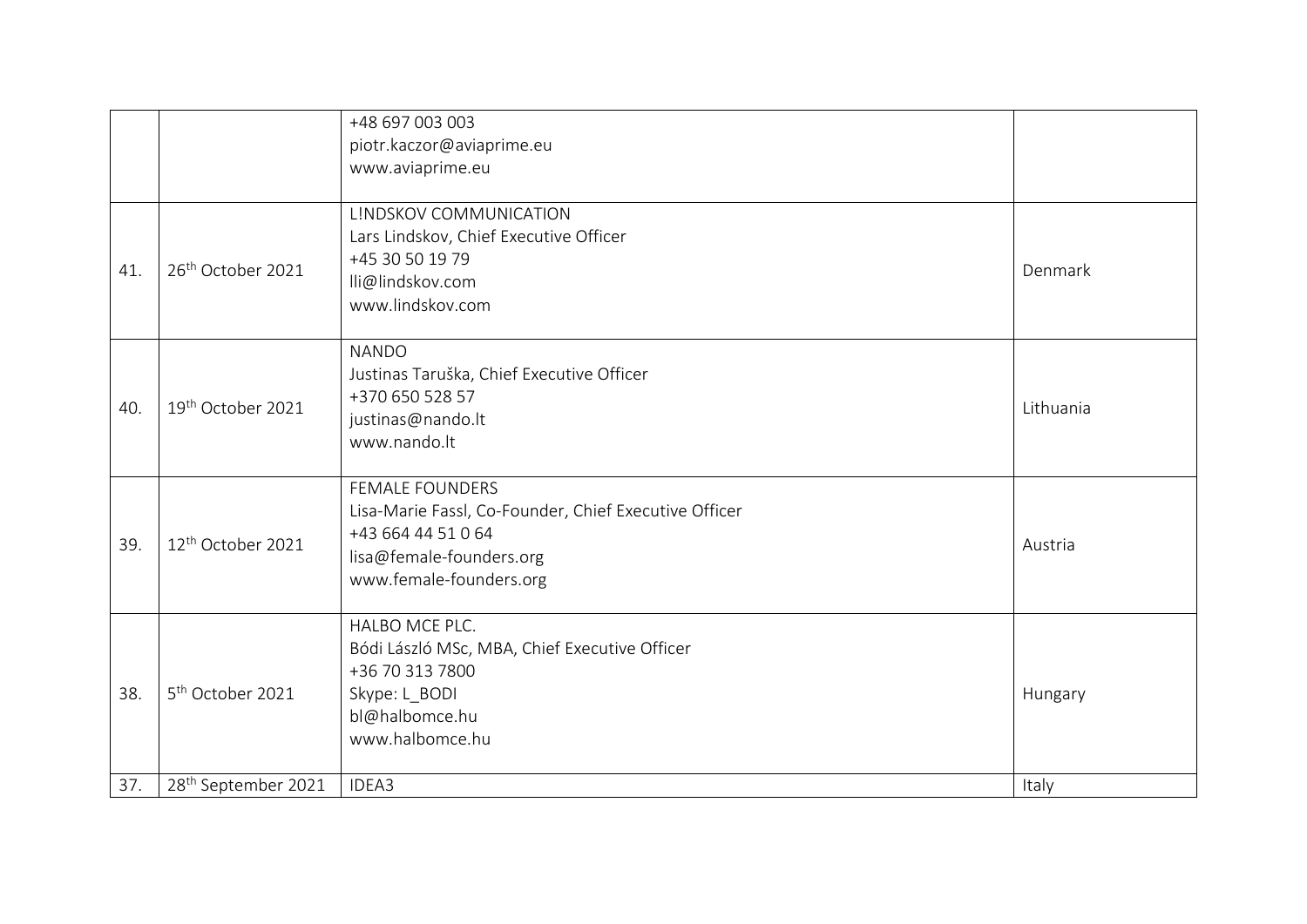|     |                                 | Enzo DiStefano, Co-Founder & Marketing Manager<br>+39 366 166 43 70<br>Idea3@idea3.si<br>idea3.doo@gmail.com                                              |                                                |
|-----|---------------------------------|-----------------------------------------------------------------------------------------------------------------------------------------------------------|------------------------------------------------|
| 36. | 21st September 2021             | <b>MASON TECHNOLOGY LTD</b><br>Peter Brennan, Managing Director<br>+353 87 243 4635<br>pbrennan@masontec.ie<br>www.masontechnology.ie                     | Ireland                                        |
| 35. | 14 <sup>th</sup> September 2021 | EU BUSINESS TALKS special networking edition                                                                                                              | All presenting<br>companies available<br>here. |
| 34. | 7 <sup>th</sup> September 2021  | CSM INDUSTRY S.R.O.<br>Alexander Horváth, Vice President<br>+421 917 252 978<br>horvath@csm.sk<br>www.csm.sk<br>www.uds.sk                                | Slovakia                                       |
| 33. | 31 <sup>st</sup> August 2021    | <b>FDI CENTER</b><br>Andreas Dressler, Managing Director<br>+49 176 786 38 217<br>ad@fdi-advisory.com<br>www.fdi-center.com<br>www.location-decisions.com | Germany                                        |
| 32. | 24 <sup>th</sup> August 2021    | THERMI GROUP                                                                                                                                              | Greece                                         |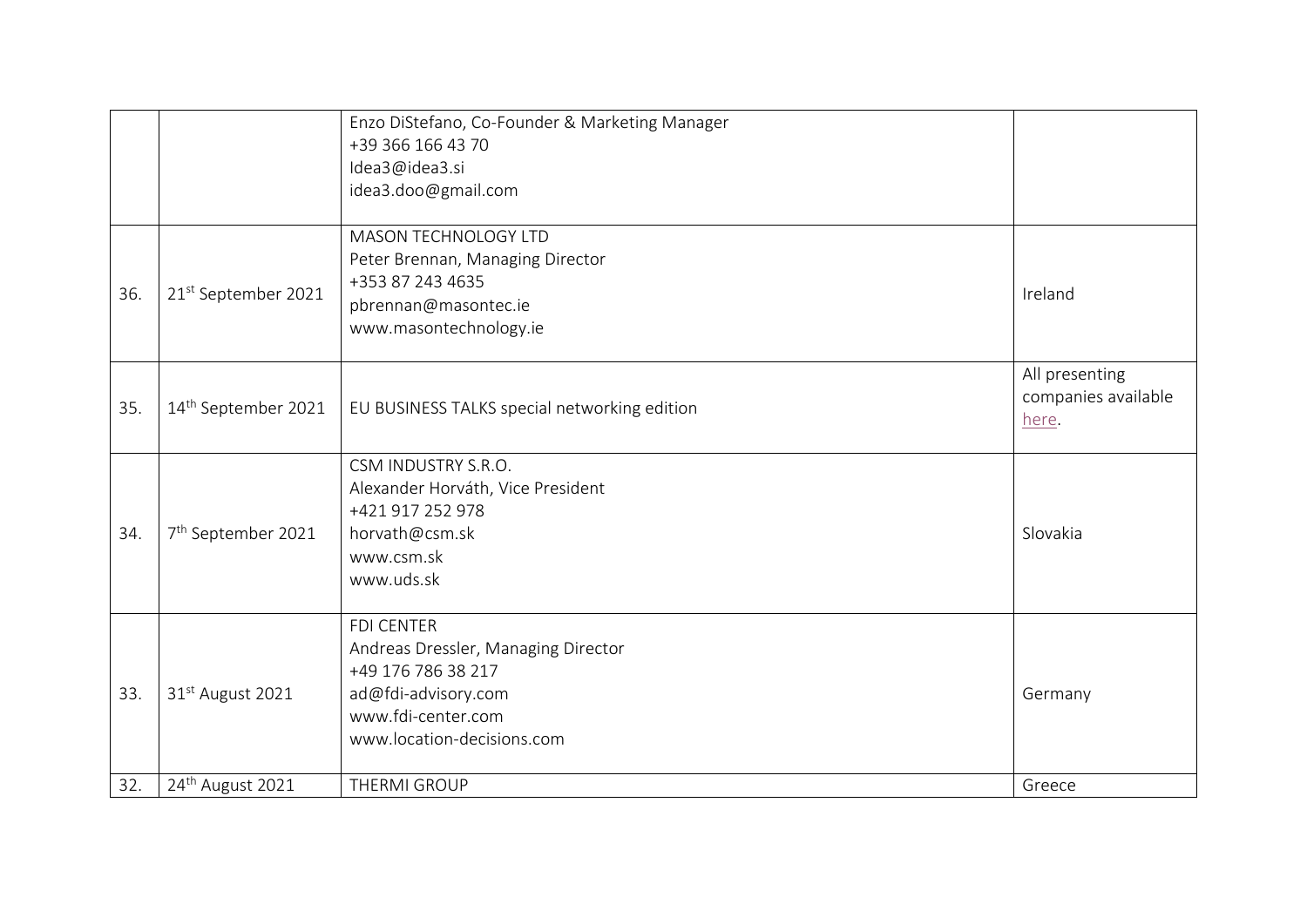|     |                              | Nikolas Takas, Vice-President                   |                 |
|-----|------------------------------|-------------------------------------------------|-----------------|
|     |                              | +30 694 546 79 59                               |                 |
|     |                              | n.takas@thermi-group.com                        |                 |
|     |                              | www.thermi-group.com                            |                 |
|     |                              | PHOENIXY GROUP                                  |                 |
|     |                              | Eliodor Apostolescu, President                  |                 |
|     |                              | eliodorapostolescu@phoenixy.ro                  |                 |
|     |                              | Laurentiu Dan, Business Development Manager     |                 |
| 31. | 17 <sup>th</sup> August 2021 | +40 724 263 302                                 | Romania         |
|     |                              | export@phoenixy.ro                              |                 |
|     |                              | https://phoenixy.ro                             |                 |
|     |                              | <b>AUVE TECH</b>                                |                 |
|     | 10 <sup>th</sup> August 2021 | Taavi Rõivas, Chairman                          |                 |
|     |                              | +372 5119799                                    |                 |
| 30. |                              | taavi@roivas.ee                                 | Estonia         |
|     |                              | https://auve.tech                               |                 |
|     |                              | WIRELESS INNOVATIVE MMIC S.L. (WIMMIC)          |                 |
|     |                              | Braulio S. Quintana Sánchez, Operations Manager |                 |
|     |                              | +34 620 40 46 94                                |                 |
| 29. | 3rd August 2021              | braulio.quintana@wimmic.com                     | Spain           |
|     |                              | wimmic.com                                      |                 |
|     |                              | <b>LAUNCHUB VENTURES</b>                        |                 |
|     |                              | Rumen Iliev, Partner                            |                 |
| 28. | 27 <sup>th</sup> July 2021   | +359 88 860 9626                                | <b>Bulgaria</b> |
|     |                              | rumen@launchub.com                              |                 |
|     |                              | www.launchhub.com                               |                 |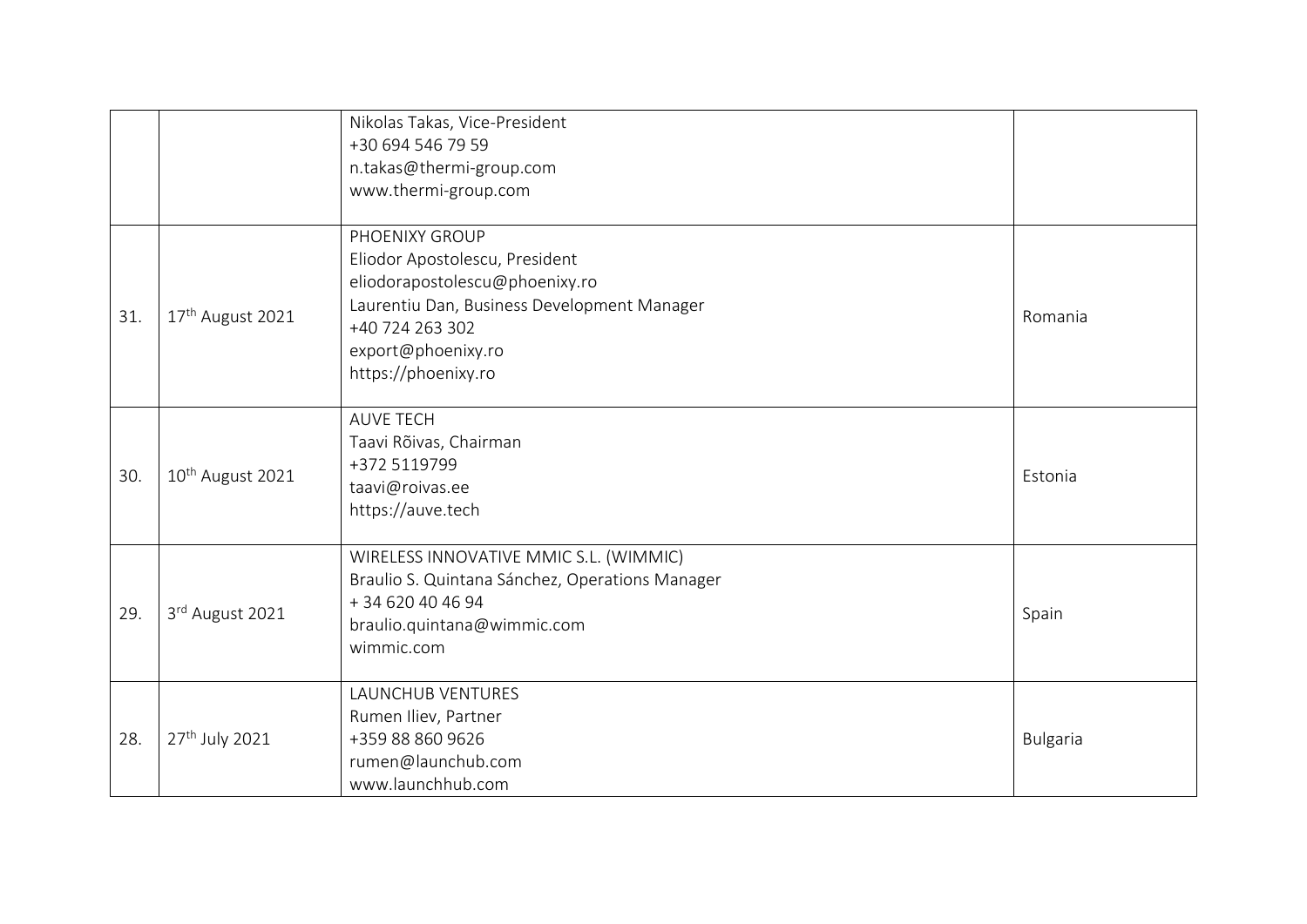| 27. | 20 <sup>th</sup> July 2021 | ATTARD & CO. (INDUSTRIAL) LTD.<br>Hugh Arrigo, Director<br>+356 9942 0704<br>harrigo@attardcoind.com<br>www.attardco.com                                                                                                              | Malta                       |
|-----|----------------------------|---------------------------------------------------------------------------------------------------------------------------------------------------------------------------------------------------------------------------------------|-----------------------------|
| 26. | 13 <sup>th</sup> July 2021 | CBBS - MANAGEMENT CONSULTING & EU LOBBYING COMPANY<br>Berislav Čižmek Chief Executive Officer<br>+385 91 911 8035<br>ceo@cbbs.hr<br>www.cbbs.hr                                                                                       | Croatia                     |
| 25. | 6 <sup>th</sup> July 2021  | THE BABY CRIES BV<br>Frederiek Dekens, Director<br>+32 497 93 92 59<br>frederiek@thebabycries.be<br>www.thebabycries.be                                                                                                               | Belgium                     |
| 24. | 25 <sup>th</sup> May 2021  | ALLIANCE OF LATINX POLICY & LEADERSHIP<br>Bill Valdez, Board President<br>+1 301 257 6676<br>billvaldez777@hotmail.com<br>bill.valdez@deepwaterpoint.com<br>https://www.linkedin.com/in/bill-valdez-48714833/<br>www.LatinxPolicy.org | United States of<br>America |
| 23. | 18 <sup>th</sup> May 2021  | RN CHEMICALS SARL<br>Dany NJEIM, General Manager<br>+961 3 761 424                                                                                                                                                                    | Lebanon                     |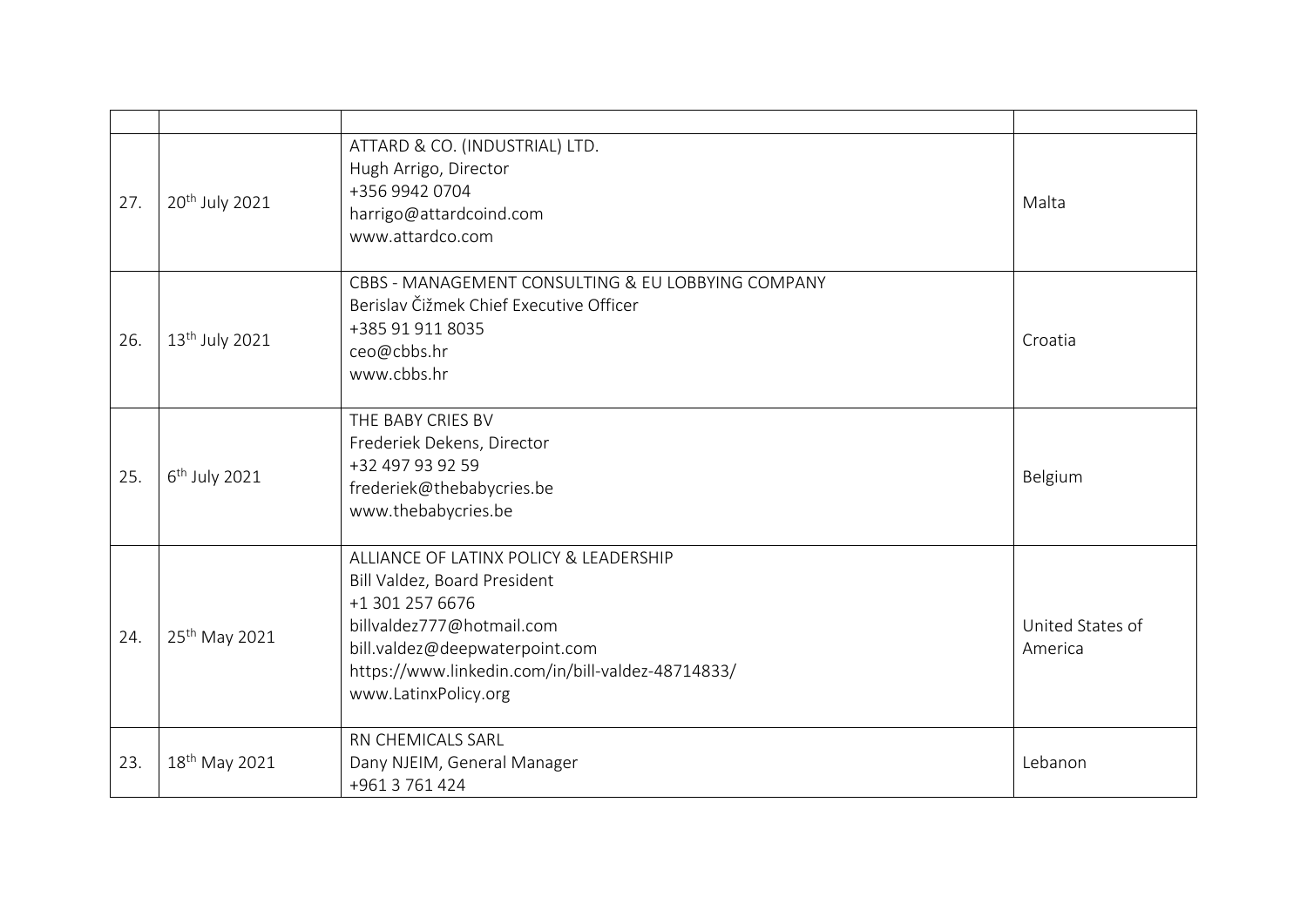|     |                             | dany@rnchemicals.com<br>www.RNchemicals.com                                                                                                                                                                                                                                     |                      |
|-----|-----------------------------|---------------------------------------------------------------------------------------------------------------------------------------------------------------------------------------------------------------------------------------------------------------------------------|----------------------|
| 22. | 11 <sup>th</sup> May 2021   | LANTER<br>Dr. Petra Rihar, LL.M., Attorney-at-law, Partner<br>+41 44 250 29 29<br>rihar@lanter.biz<br>www.lanter.biz                                                                                                                                                            | Switzerland          |
| 21. | 20 <sup>th</sup> April 2021 | RUMA - CONSULT<br>Severine Wenig, Manager<br>+49 172 351 9990<br>severine.wenig@ruma-consult.de<br>www.ruma-consult.de                                                                                                                                                          | Germany              |
| 20. | 13 <sup>th</sup> April 2021 | <b>GO EXPORTING</b><br>Mike Wilson, Chief Executive Officer<br>+44 7548 848 061<br>mike.wilson@goexporting.com<br>www.goexporting.com                                                                                                                                           | <b>Great Britain</b> |
| 19. | 6th April 2021              | BRAZILIAN INSTITUTE OF INTERNATIONAL BUSINESS RELATIONS DEVELOPMENT - IBREI<br>Mauricio Prazak, President<br>+55 11 96858 1573<br>mauricio.prazak@ibrei.org<br>Arthur Martinho, International Vice-President<br>+55 11 99976 8881<br>arthur.martinho@ibrei.org<br>www.ibrei.org | <b>Brazil</b>        |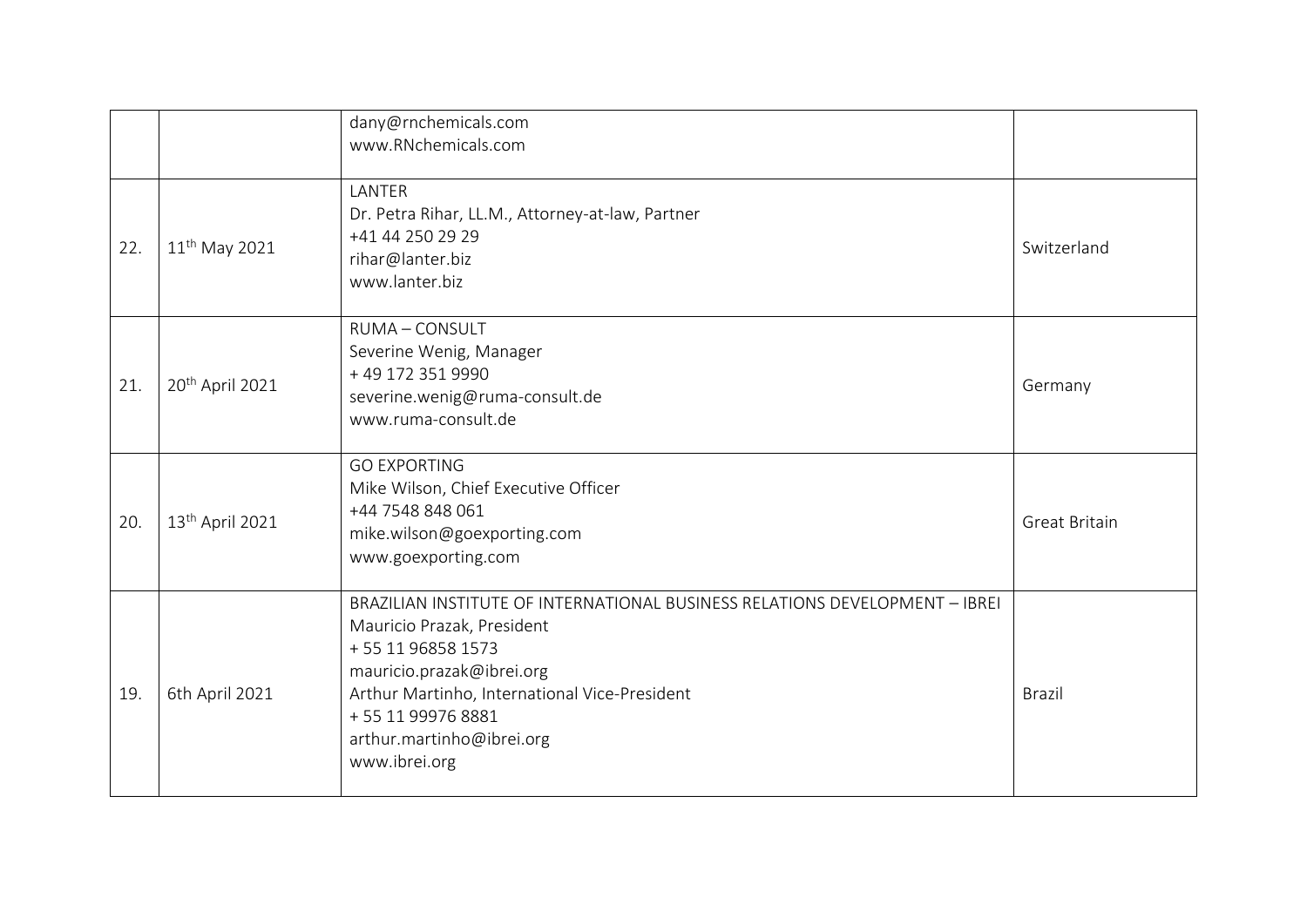| 18. | 23rd March 2021    | SPITZER ADVICE<br>Dr. Johann Spitzer, General Manager<br>+43 676 6523 172<br>johann@spitzer-advice.com<br>www.spitzer-advice.com                                                                                                                     | Austria         |
|-----|--------------------|------------------------------------------------------------------------------------------------------------------------------------------------------------------------------------------------------------------------------------------------------|-----------------|
| 17. | 9th March 2021     | COMMODITY LINE B.V.<br>Gašper Maruša, Partner<br>+31681309811<br>gm@commodity-line.com<br>www.commodity-line.com                                                                                                                                     | The Netherlands |
| 16. | 23rd February 2021 | F3BAS<br>Luca Costa Sanseverino, Founder & Managing Partner<br>+39 333 226 7962<br>l.sanseverino@f3bas.eu<br>www.f3bas.eu<br>www.techvision21.com<br>www.italcaspian.it                                                                              | Italy           |
| 15. | 16th February 2021 | <b>MALTA ENTERPRISE</b><br>Nathalie Faruggia, Chief Investment Promotion Officer<br>+356 7909 3373<br>nathalie.faruggia@maltaenterprise.com<br>Philo Meli, Consultant<br>+356 9944 6124<br>philo.meli@maltaenterprise.com<br>www.maltaenterprise.com | Malta           |
| 14. | 9th February 2021  | ROMLAS HEALTH GROUP                                                                                                                                                                                                                                  | Philippines     |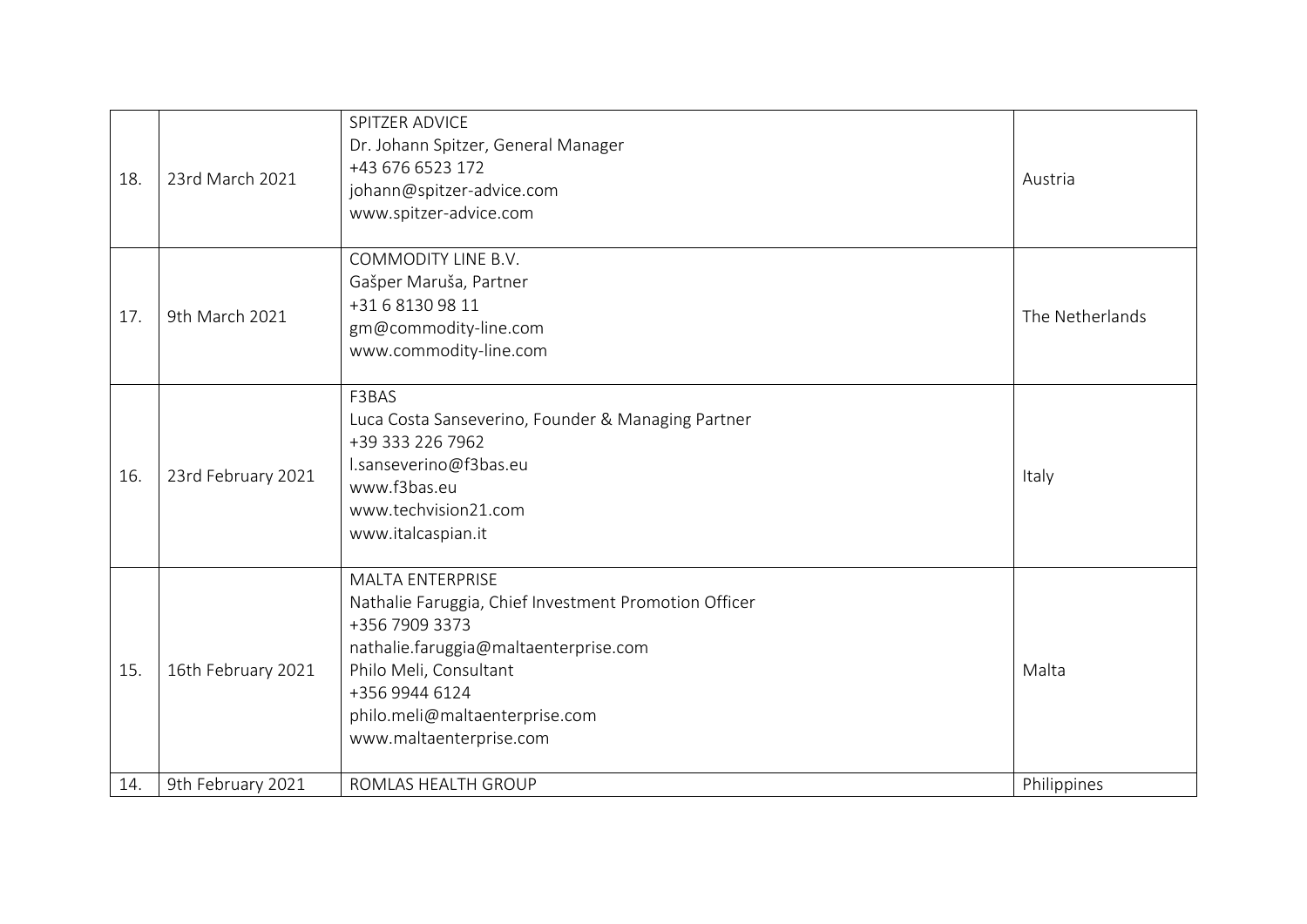|     |                   | Michael Angelo Genato, Group Chief Executive Officer<br>+63 917 580 8820<br>mitch.genato@rhg.com.ph<br>mitch@lifescience.ph<br>www.lifescience.ph<br>www.gmtmanila.com<br>www.skinnutrition.ph |                             |
|-----|-------------------|------------------------------------------------------------------------------------------------------------------------------------------------------------------------------------------------|-----------------------------|
| 13. | 26th January 2021 | <b>HICKEY GLOBAL</b><br>Barry I. Matherly, President & Chief Executive Officer<br>+1 804 873 9002<br>bmatherly@hickeyglobal.com<br>www.hickeyglobal.com                                        | United States of<br>America |
| 12. | 19th January 2021 | AZK ENERGY LTD. CO.<br>Aziz Kara, Managing Director<br>+84 912 393 123<br>azizkara@azk.com.tr<br>www.azk.com.tr<br>www.azkmakina.com.tr<br>www.tek-su.com                                      | Turkey                      |
| 11. | 1st December 2020 | MAZARS VIETNAM<br>Nguyen Minh, Partner, Advisory Services<br>+84 912 393 123<br>minh.nguyen@mazars.vn<br>www.mazars.vn<br>www.ceecvn.org<br>www.eurochamvn.org                                 | Vietnam                     |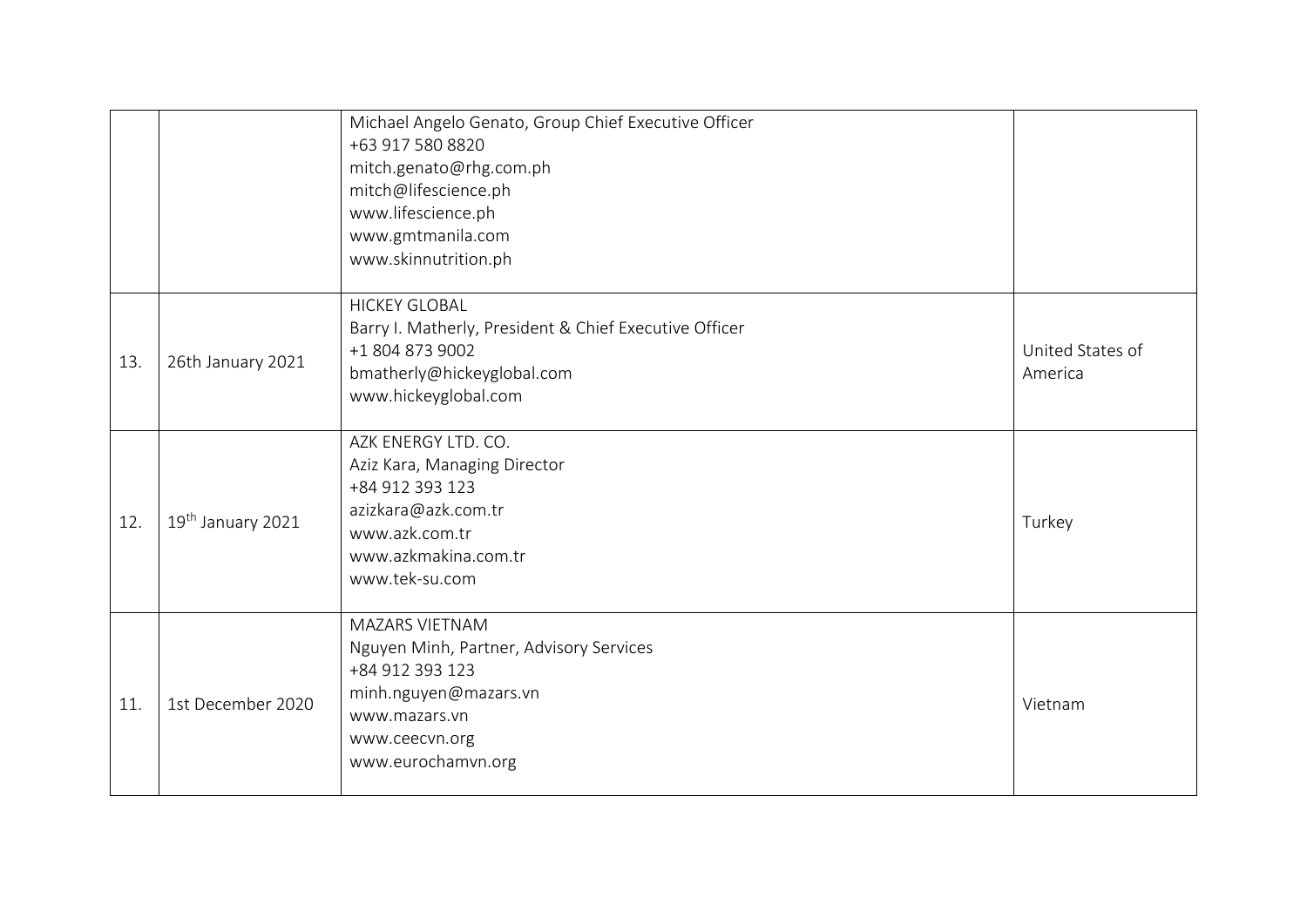| 10. | 24th November 2020 | MILSPED GROUP<br>Velizar Perunovic, Director of Sales<br>+381 60 88 95 708<br>velizar.perunovic@milsped.com<br>www.milsped.com                                                                                                     | Serbia                      |
|-----|--------------------|------------------------------------------------------------------------------------------------------------------------------------------------------------------------------------------------------------------------------------|-----------------------------|
| 9.  | 17th November 2020 | CHAMBER OF COMMERCE AND INDSUTRY OF SLOVENIA<br>Bojan Ivanc, CFA, CAIA, Chief Economist<br>+38615898170<br>bojan.ivanc@gzs.si<br>https://analitika.gzs.si                                                                          | Slovenia                    |
| 8.  | 10th November 2020 | PARTNERS FOR INNOVATION, VENTURES, OUTREACH & TECHNOLOGY, UNIVERSTIY OF<br><b>UTAH</b><br>Paul J. Corson, Deputy Director, Senior Director of Entrepreneurship<br>+18015817792<br>Paul.Corson@utah.edu<br>www.pivotcenter.utah.edu | United States of<br>America |
| 7.  | 27th October 2020  | ASB SLOVAKIA S.R.O.<br>Zuzana Kolarova, Managing Director<br>+421 908 745 505<br>zkolarova@asbgroup.eu<br>www.asbgroup.eu                                                                                                          | Slovakia                    |
| 6.  | 20th October 2020  | <b>WPK AUSTRIA GMBH</b><br>Dr.-Ing. Mark Löhr, Chief Executive Officer & Owner<br>+43 664 8587961<br>mark.loehr@wpk-austria.at<br>www.wpk-austria.at                                                                               | Austria                     |